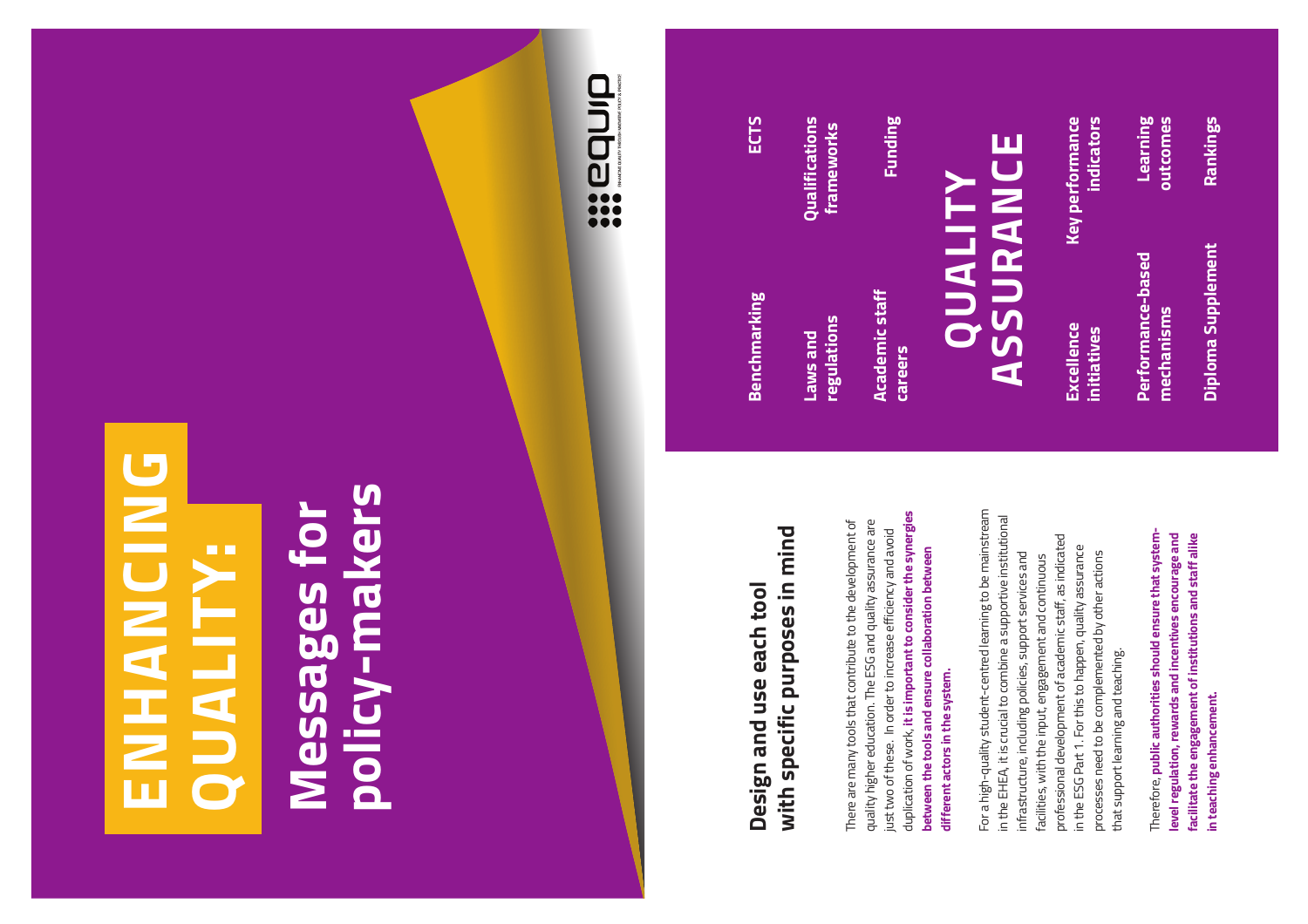### **Ensure legislation and conditions that provide the necessary framework for high quality education as well as room for innovation and creativity**

The legal framework and the design of the higher education system has a fundamental impact on the quality and quality assurance of education. To ensure that legislation is not a barrier to implementing the ESG, **public authorities should adapt legal frameworks so that quality assurance agencies and institutions can meet the expectations of the ESG and make certain that regulations determining the basic design of the external quality assurance system are fit for purpose.** In doing so, it is also necessary to develop other tools and steering mechanisms for higher education in a way that complement quality assurance, allow for innovation and creativity, and ultimately contribute to a high quality higher education system.

A key part of ensuring the effectiveness of any quality assurance system is to guarantee that all actors involved in making it work feel ownership and understand its purpose. Therefore, **public authorities should engage all stakeholders – quality assurance agencies, higher education institutions and their staff, as well as students and employers – in the design of quality assurance systems.** 

Higher education is a public good that contributes to societal development and economic growth in the EHEA. To do so successfully, it must continuously adapt to the changing needs of society. Identifying those needs and adapting accordingly requires investment in resources. Therefore, **public authorities should ensure appropriate levels of public funding to enable institutions to develop and offer high-quality education.**

### **Be clear on the purpose of quality assurance and design its processes according to the context**

The ESG state that quality assurance processes "should ensure a learning environment in which the content of programmes, learning opportunities and facilities are fit for purpose". In broad terms, two main purposes of quality assurance can be identified: demonstrating accountability and enhancing quality. In most EHEA countries, both are present, although one may be more evident than the other.

Regardless of how external quality assurance is organised in a system or how its main objectives are defined, **public authorities should make clear to all actors its purpose and the division of responsibilities.** This includes making information available across borders as knowing the status of external quality assurance decisions and their consequences plays an important role in fostering trust and transparency both within and between systems. This provides a stronger framework for mobility and cross-border cooperation in the EHEA.

Evidence shows that quality assurance is most effective in fostering quality culture when it is context-sensitive. **Public authorities, in collaboration with quality assurance agencies, should design external quality assurance in a way that allows institutions to take into account their own specific context when developing their internal systems.**